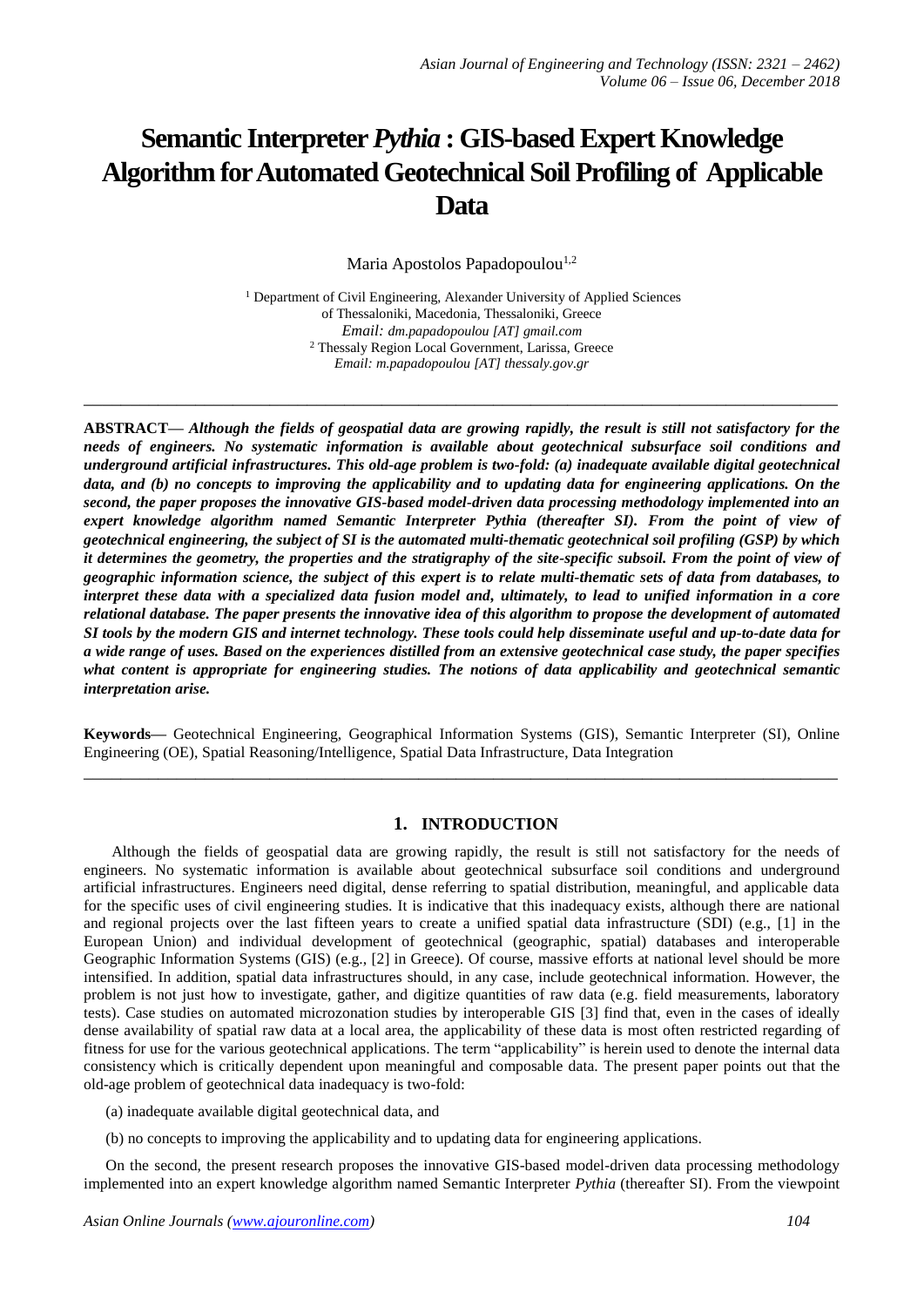of geotechnical engineering, the subject of this innovative type of semantic interpretation of databases is to create automated multi-thematic geotechnical soil profiles (GSP) (section 3.4). A GSP is a fundamental cross-section concept in geotechnical engineering. The term "multi-thematic" in the present research refers to information from a range of actual investigations provide data of geotechnical concern. From the point of view of geographic information science, the subject of the expert SI is to relate multi-thematic sets of data from databases, to interpret these data with the specialized data fusion model and, ultimately, to lead to unified information in a core relational database.

The study considers that the SI's multi-thematic GSP provides advantages (section 3.4) which in general are: (1) A multi-thematic GSP includes the geometry, the properties and the layering of the sites subsoil; (2) It simulates the geotechnical subsurface soil conditions in a meaningful manner thus representing a fundamental input to be used by various geotechnical methodologies; (3) If users can getting ready GSP from SI, they will relieve of demanding processes and uncertainty; (4) During the GSP process, SI at the same time reduces the data inconsistency of a database content improving its semantics-related applicability; (5) The SI concept could share GSP with the modern interoperable GIS so that GIS understand geotechnical semantics and disseminate useful and up-to-date data content for wide use.

The paper presents the innovative idea of this algorithm to propose the development of automated SI tools by the modern GIS and internet technology. The extensive case study used *GeoSeism* [3], which is an interoperable GIS designed to input GSP through interoperability with SI. SI models geotechnical semantics and feeds with applicable geospatial data the various geotechnical methodologies constitute *GeoSeism* (section 3.2). The mobile SI version [4] is another application of this concept. It has taken over to allow working in situ, both on- and off-line, utilizing information and communication technology (ICT), remote sensing and internet technologies. Based on the experiences distilled on what content is suitable for engineering studies and when it is inconsistent, SI developed a specific data fusion model, called DIKW, to process data from geotechnical databases (section 3.5). However, it is the data inconsistency that makes this process much more demanding. The problem is then transmitted from data fusion to resolving the heterogeneity of semantics by inferring of likely complementary data. The notions of data applicability and geotechnical semantic interpretation arise (sections 4.2, 4.5). The Author believes that Semantic Interpreters like SI *Pythia* could play an important role in the exchange of geographic information, allowing SDI and spatial databases to improve their content avoiding duplicated efforts, inconsistencies, delays, confusion, and waste of resources. The aim of SI is dedicated to representing information about the subsurface soil of the real world in a form that a geotechnical engineering application software could use. If thus engineers are able to get ready GSP as input then they could more easily proceed in their specific evaluations related to site effects (e.g., earthquake-generated ground response, soil liquefaction, floods and water flow, settlements, shear failures, loading situation on underground pipes, etc.).

## **2. BACKGROUND**

# *2.1 The Notions of Geotechnical Geospatial Semantics, Knowledge Representation and Reasoning, Knowledge Expert Algorithms, and Semantic Interpretation*

The term "geospatial data" (or GIS data or geodata or [georeferenced](https://en.wikipedia.org/wiki/Georeferencing) data or geographic data) refers to data which are pertaining to space (spatial) and, at the same time, have explicit information about their geographic position within a GIS (on the spatially enabled database of the vector map or the geo-referenced satellite image). Spatial data refer to features or phenomena distributed in the three-dimensional space which have physical and measurable dimensions (e.g., the roofdepths and the space shape of a soil stratum, the space position and the spatial distribution of a variable, the earthquakegenerated vibrations and the site effects). Accordingly, in the present research, the term "geotechnical geospatial semantics" [3] refers to the understanding of the meaning of geographic entities of the real world pertaining to the engineering semantics, both to the cognitive (human perception) and to the digital concepts of meanings (digital world). Note that, geographic data and information are defined in the [ISO/TC 211](https://en.wikipedia.org/wiki/ISO/TC_211) [5] series of standards as data and information having an implicit or explicit association with a location relative to the Earth.

[Knowledge representation and reasoning](https://en.wikipedia.org/wiki/Knowledge_representation_and_reasoning) (KR²) [6] is the field of [artificial intelligence](https://en.wikipedia.org/wiki/Artificial_intelligence) (AI) dedicated to representing information about the world in a form that a computer system can utilize to solve complex tasks. KR² incorporates findings from psychology and [logic](https://en.wikipedia.org/wiki/Logic) to make knowledge representation and reasoning, such as to apply rules and relations of [sets](https://en.wikipedia.org/wiki/Set_theory) and [subsets.](https://en.wikipedia.org/wiki/Subset) Examples of knowledge representation formalisms include [semantic nets,](https://en.wikipedia.org/wiki/Semantic_network) [systems](https://en.wikipedia.org/wiki/Systems_architecture)  [architecture,](https://en.wikipedia.org/wiki/Systems_architecture) [frames,](https://en.wikipedia.org/wiki/Frame_(artificial_intelligence)) rules, and [ontologies.](https://en.wikipedia.org/wiki/Ontology_(information_science)) Examples of KR² applications include a [diagnosing a medical](https://en.wikipedia.org/wiki/Computer-aided_diagnosis)  [condition](https://en.wikipedia.org/wiki/Computer-aided_diagnosis) or having a dialogue [in a natural language.](https://en.wikipedia.org/wiki/Natural_language_user_interface)

An [expert computer system](https://en.wikipedia.org/wiki/Expert_system) [7] is a form of software close to the same AI field. It is designed to emulate the reasoning and decision-making ability of a human expert so that identifying facts and most often solving problems in an automated manner. Its code is represented mainly by [if–then rules.](https://en.wikipedia.org/wiki/Rule-based_system) It basically includes an [inference engine](https://en.wikipedia.org/wiki/Inference_engine) and a [knowledge base.](https://en.wikipedia.org/wiki/Knowledge_base) It may collaborate with a detecting system. Most often it is used for giving explanations or drawing inferences or debugging problems. In general, it deduces a fact based on a known fact and established rules. Examples of [automated reasoning](https://en.wikipedia.org/wiki/Automated_reasoning) engines include [inference engines,](https://en.wikipedia.org/wiki/Inference_engine) [theorem provers,](https://en.wikipedia.org/wiki/Automated_theorem_proving) and classifiers.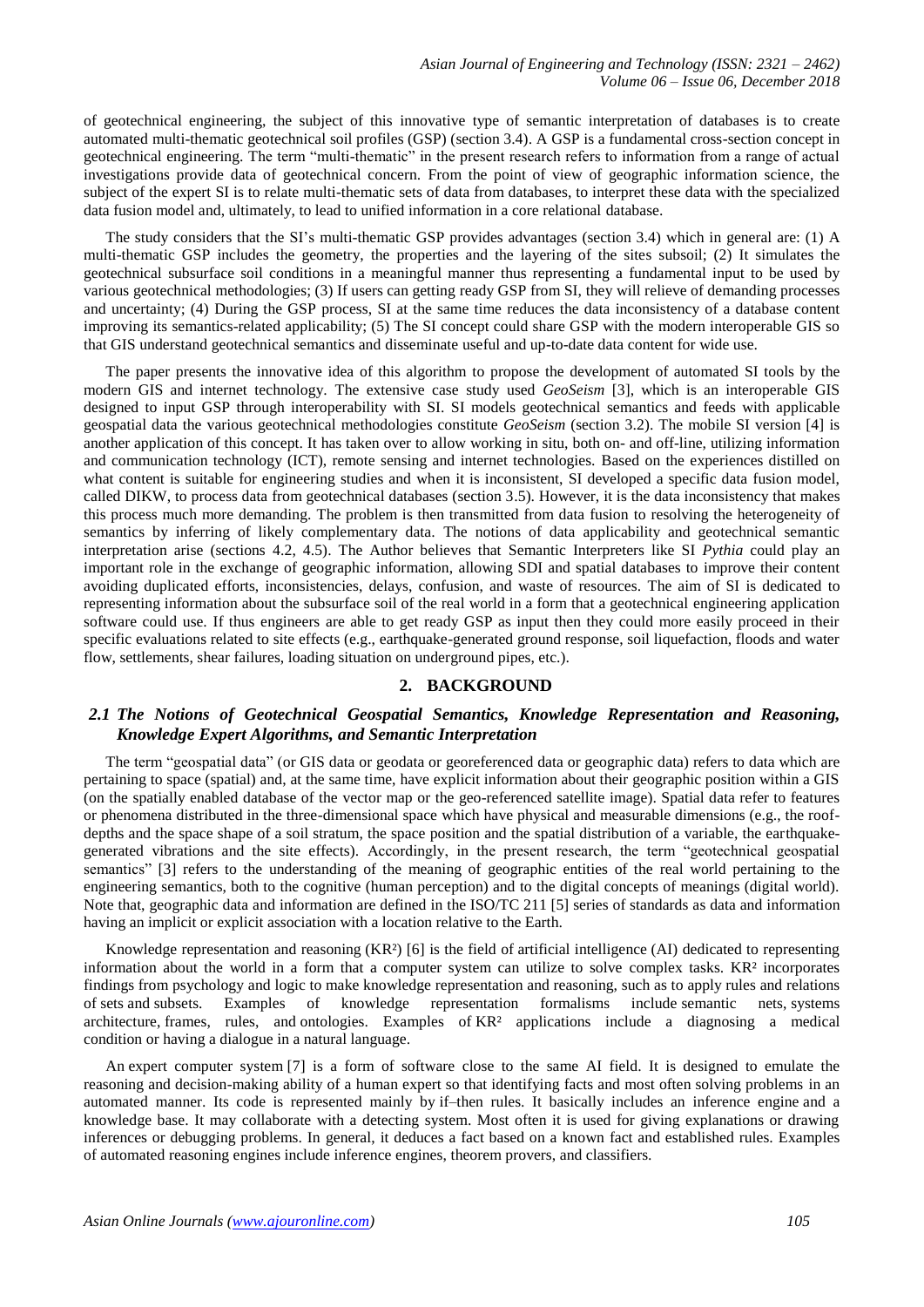[Semantic Interpretation](https://en.wikipedia.org/wiki/Semantic_interpretation) is a term which is more acceptable to refer to the [natural language understanding](https://en.wikipedia.org/wiki/Natural_language_understanding) component of [dialog systems](https://en.wikipedia.org/wiki/Dialog_system) that holds the conversation of a human with a coherent structure. According to [8], the goal of interpretation is to binding the user [utterance](https://en.wikipedia.org/wiki/Utterance) to a concept, or something the system can understand, during dialogues in a text, speech, graphics, haptics, gestures, or other modes for communication on both the input and output channel. It is creating a database query based on user utterance. The same term is also used to describe conventional "interpreters" which are related either to desktop applications or to syntactic data converting or to search processes.

The same term "Semantic Interpreter" is selected to name the present algorithm SI *Pythia*, because it has just a similar role in the understanding of a larger coherent structure. Nevertheless, compared to the above component, the design, implementation and subject here are essentially different. SI *Pythia* is a reasoning and decision-making application software, closer to the KR² field of AI. Its subject is to estimate geotechnical parameters (semantics) by processing the content of spatial relational databases. However, "semantic interpreter" is the only term could refer to the notion of "semantic interoperability" as a concept in the [simulation](https://en.wikipedia.org/wiki/Simulation) theory and the model-based information technology.

## *2.2 Current Trends on Interoperable GIS and Semantic Interoperability*

Among the advantages which make the interoperable GIS a sought-after concept is that modelling can extend continuously to lead to current or future interchange of operations and that it can improve the quality of spatial data for the benefit of the open GIS data sources [3]. Aspects which preserve the timeless value to express the current trends for interoperable GIS concepts, such as *GeoSeism* or more complex ones are: "**Interoperability** allows for the analysis of data in addition to the straight exchange" [9]. "Interoperability is the ability of systems to provide services to and accept services from other systems and to use the services so exchanged to enable them to operate effectively together" [10]. "The development of interoperable GIS has long focused on the need for technically unrestricted interchange of both spatial data and traditional GIS operations and analysis" [11].

The above indicate an extent in which a system can manage another system. A necessary ability is to getting tools to work together and to manage each other, aiming to exchange data and interpret that shared data. This ability includes an extension to the semantics of spatial data and the management of their meanings. This is semantic interoperability. It is the ability of two or more systems or elements to exchange information and to use the information that has been exchanged taking advantage of both the structuring of the data exchange and the codification of the data (e.g., including vocabulary) so that the receiving ICT can interpret the data. It is therefore concerned not just with the packaging of data [\(syntax\)](https://en.wikipedia.org/wiki/Syntax), but also with the simultaneous transmission of the meaning (semantics) with the data [12]. *GeoSeism* implemented a first concept of interoperable GIS which can model geotechnical semantics to ensure semantic interoperability, as well as allows for current or future interchange of geotechnical operations and applicable data for the benefit of engineers and GIS. Based on the experiences distilled from the development and application of *GeoSeism,* a descriptive definition is [3]: "Interoperable GIS is any GIS-based information system that comprises components which share data and impact over organized datasets, procedures or means in order to achieve commonly accepted goals. The advantages they offer are the diffusion of applicable for specific purposes geographic data, the more automated production of geographic information, the exploitation of the advantages of the internet, the saving of hardware, software or/and resource ware, such as the compliance (use and rights) to inter-operate application algorithms with GIS data sources. They tend to an interoperable interpretation over available geographic data structures. They can impact and cooperate with GIS-based software applications and databases within one or more GIS operations (collection, storage, retrieval, management, visualization, and visual exploration in the Earth's space) and spatial data processes (modelling, process, analysis)".

One conclusion from the above is that the trends tend to the interoperable sharing and impact and to the use of common standards on semantics. The case of *GeoSeism* [3] finds that the knowledge algorithm SI could evolve more so that interoperating with the future interoperable GIS, which (similarly to *GeoSeism*) will specialize in providing automated engineering subsurface information. SI could thus bridge all these GIS with the growing global development of GIS data sources.

## *2.3 The Problem of Geotechnical Data Inadequacy and Low Applicability*

The problem of spatial data inadequacy is general. Efforts to eliminate this known problem have gradually led to today's active efforts for open data and open standards such as to the technology of web mapping, hybrid applications, GIS distributions, volunteered geographic information, and the like. These efforts, either directly or indirectly, indicate that there is a need to create qualitative geographic information that would be useful for a better understanding of natural phenomena and environmental processes.

Referring to geotechnical data, the engineering communities focus the problem of inadequacy on the low availability of raw geotechnical data from actual in situ measurements (e.g. SPT or CPT field-measurements, geophysical in situ measurements, laboratory tests, etc.) and the lack of digital repositories [2]. Thematic and geographic digital maps which are most often distributed in raster formats do not provide geotechnical digital data. The product of microzonation studies is the best source of geotechnical data. Yet, it is not often digitized and much less often properly organized into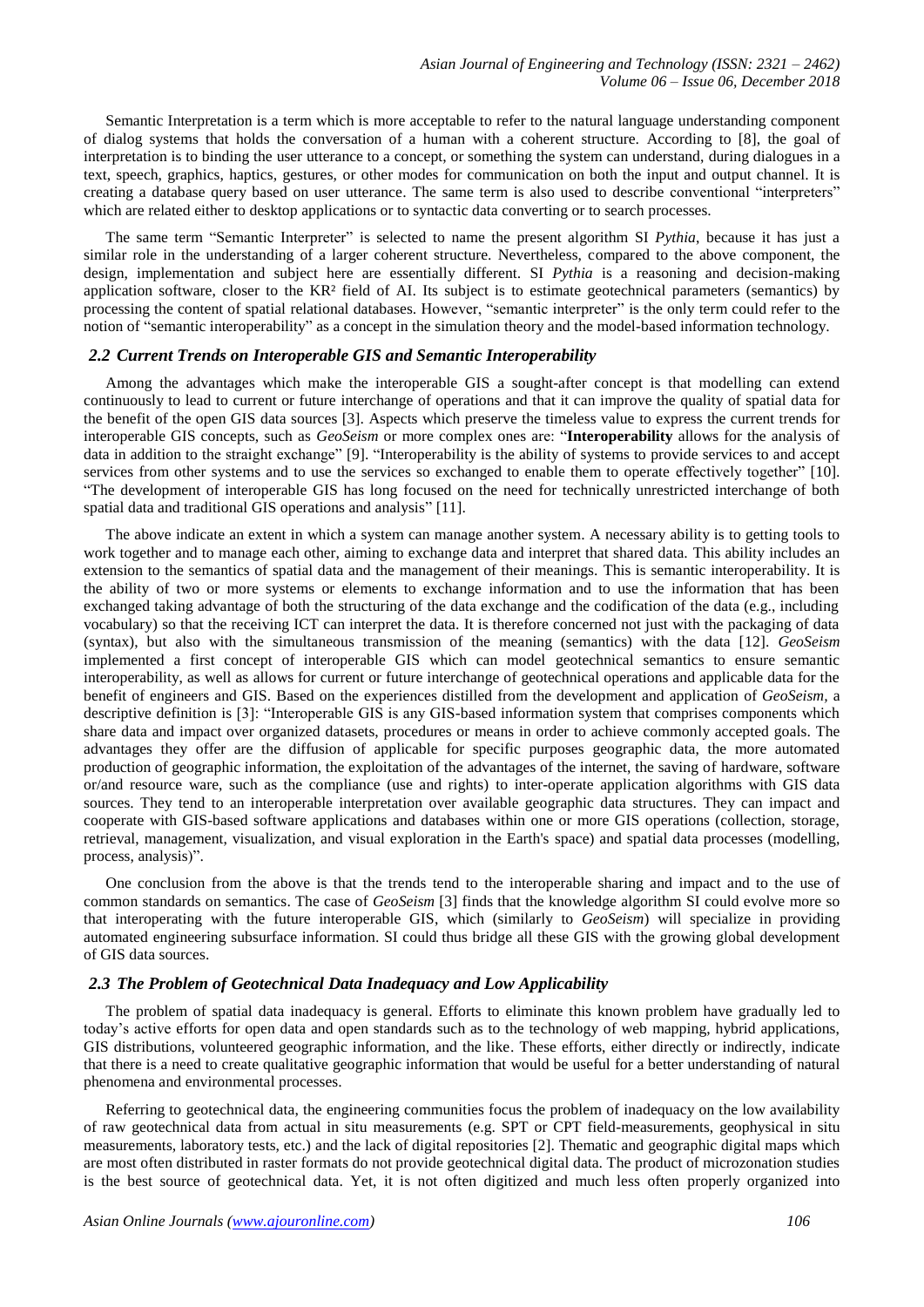accessible databases so as to allow data retrieval and reuse. A database in the sense of a banking application which holds concepts such as entities, attributes, tuples and relations. Although geotechnical databases form a powerful tool for any engineering study and well-planned geotechnical investigation, geotechnical databases have not been developed for a great percentage of European cities. The content of the existing ones remains rather limited either.

On the other hand, engineering case studies [3] find that even in cases where there is an ideal density of data in a local area, the quality of data remains largely sparse, rather ambiguous, and not applicable. The term applicability is used to express the wealth content of a database (section 4.2). According to the present study, the content of databases has to be under special process to become wealth for high performance in engineering applications. Furthermore, there is no implemented framework of geotechnical data and tools to interactively connect with each other in order to use and update spatial data in a standardized and efficient manner. The inadequacy of geotechnical data is still large and the efforts in the domain of geotechnical data seem to be in a rather primary stage. This inadequacy insists albeit the aforementioned global efforts for SDI. The creation of a global SDI of geotechnical data is necessary to reduce the persistent inadequacy. The ongoing massive effort to create unified spatial data infrastructures at national level should obviously be intensified. The insight of SI is to evolve in such a manner that the web mapping to provide spatially enabled databases of consistent and detailed geospatial (GIS) information about the geometry and the engineering properties of the subsurface soil formations. Specific-purpose algorithms are needed for this purpose.

## **3. APPROACH, RESULTS**

## *3.1 Purposes and Architecture of SI Pythia*

The methodology and initial implementation of the innovative algorithm Semantic Interpreter *Pythia* (SI) developed (and tested) in the context of a doctoral thesis [13]. The purpose of SI is to determine the geotechnical subsurface soil conditions. For this purpose, it currently performs a one-dimensional (1D) GSP (section 3.4).

Unlike conventional expert systems, which are divided into an [inference engine](https://en.wikipedia.org/wiki/Inference_engine) and a [knowledge base,](https://en.wikipedia.org/wiki/Knowledge_base) the architecture of SI consists of two subsystems: the [procedural code](https://en.wikipedia.org/wiki/Procedural_programming) and a database management system (dbms). The code includes stored procedures with embedded SQL processes for evaluations and reasoning. It is programmable allowing for reviews and extensions. It is implemented into an autonomous app allowing flexibility so that it is able to interoperate with spatial dbms or interoperable GIS. Currently, SI is coupled to the dbms *Kallipateira*. *Kallipateira* is a multi-thematic geotechnical relational dbms. It relationally integrates both raw and processed data of soil information. Raw data are the inputs from external data sources; currently from *HelGeoRDaS\_uTH* [2] (section 4.1). Processed data are the intermediate and the final outputs from the apps which interoperate each other in the interoperable GIS called *GeoSeism.*  Processed data also include the outputs from SI; which at the same time are inputs for *GeoSeism* (section 3.2).



**Figure 1:** SI (Level 3) Establishes Geotechnical Semantics to Increase the Productivity of *GeoSeism* and the Related Interoperable GIS (Level 4) [Source: [3]]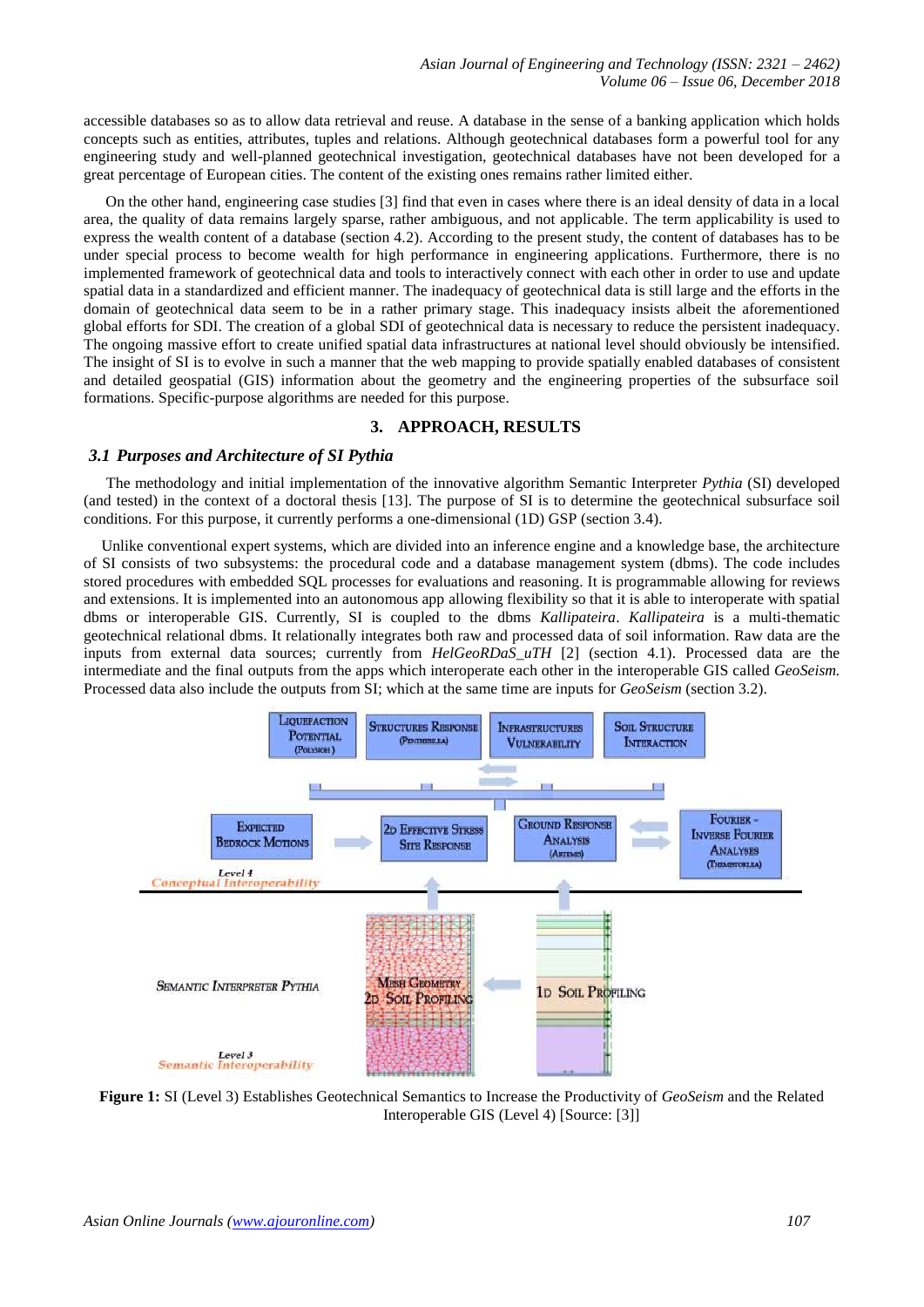## *3.2* **SI** *Pythia* **and Interoperable GIS** *GeoSeism*

*GeoSeism* is a GIS-based application software which is intended to provide more automated seismic microzonation studies by utilizing the interoperable GIS technology [3]. Its methodology estimates the earthquake-generated ground response and lateral phenomena taking into consideration the geotechnical subsurface soil conditions. The automated and much more effective manner to obtain this geotechnical information found to be the interoperation with SI (section 4.2).

Some notes about *GeoSeism*: It is designed to interoperate with a range of standalone (specific-purpose) apps and relational dbms. It portrays an implemented combination of technical along with semantic and conceptual interoperability maturity, in which the highest level of interoperability consists of more than one apps. Currently it uses the same core dbms with SI*.* Unlike a distributed dbms, which consists of loosely coupled parts that share no physical components, the interoperable GIS concept depicts a [communicating](https://en.wikipedia.org/wiki/Inter-process_communication) framework allows for both data and model sharing to system members. Members (apps) can use data and impact each other. SI attempts to improve the geotechnical semantic interoperability of the system. **Figure 1** depicts some procedures (in the apps) of the interoperable GIS *GeoSeism*. These are mutually interoperating each other in order to elaborate automated microzonation studies (Level 4: conceptual interoperability level). It also depicts the assistance of SI (Level 3: semantic interoperability level) which interoperates with *GeoSeism* to perform the demanding preparatory work of GSP. This way, SI establishes common geotechnical semantics to the apps which *GeoSeism* interoperates.

## *3.3 Sequence of Events in the Operation of SI Pythia*

The sequence of events in the operation of SI *Pythia* is as follows. **Figure 2** depicts the order of data integration, data homogenization, and data fusion. These terms are proposed in the present paper to name the included processes. Due to not having any absolute definition in the literature, the naming is put under discussion in the present community.

#### **Stage 1- Search Retrieval.**

The algorithm first attempts to acquire data from the core dbms grounding an SQL query. Next, in a future version, it will connect to a web search tool in order to search for available data through the GIS data sources. The search requests the geographic coordinates (site-specific retrieval) or the identifier (ID) of a certain soil formation or area (ontology retrieval). An ID is an ontology taxonomy which SI establishes to allow for better retrieval of multi-thematic spatial data, easy programming, and 3D depiction of the subsurface soil. In cases of lack of relevant data, the algorithm continues to search for data in close proximity to the required site. After collecting one or more positive replies from databases, the algorithm has either to select the more reliable one or, else, to record all of them in independent records.

#### **Stage 2- Data Integration.**

The algorithm attempts to integrate the found sets of multi-thematic raw data by recording them in separate records and these records in corresponding thematic tables of the relational core database. All records follow the organization of the relational data model. It consists of a general table contains the general information of a site (e.g. identity name, coordinates, address, type of investigation, elevations, etc.) and of related multi-thematic tables. Every record of the general table is recorded in the corresponding records of the related thematic table with one-to-many relation. Data integration also involves the modifying of relations between data. For example, when the algorithm has to relate thematic tables about laboratory measurements and hydrological data together, both of which refer to the same site, then SI has to incorporate all of this complementary information.

#### **Stage 3- Data Homogenization.**

Data homogenization includes editing tasks and processing tasks. The former aims to improve the layout in the files (e.g., updates anomaly, brings the wealth of records together, to alter the existed tuples, to place in hierarchical order the candidate keys of soil layering, and the similar). Double or triple records are not removed but kept in the dbms to increase confidence. Note that, the present research considers as "double" or "triple" records merely the ones come from the same or different sources and refer to overlapping sites and different type of investigations. For example, one record may refer to geotechnical investigations and the double one may refer to geophysical investigations, but both of them refer to the same site. On the contrary, if the records refer to the same type of investigation then their fields have to be put under consolidation. The latter tasks attempts either to create **complementary fields** in a record or to create **complementary records**. For example, in cases of redundancy of records, if the end-user reads only one of the original records, then he will perform a task-cycle with insufficient inputs. Thus, the algorithm has to consolidate the complementary fields together, so that the algorithm reads all of them at once. Note that, the double or triple records are not considered as "complementary" records. These are not included in this case and are not consolidated. On the other hand, creating complementary records is not as simple as it may seem. This entails the need to interpolate data from the nearby GSP to fill the fields of a current GSP. Similarly to a clustering algorithm, this is an iterative procedure divided into the following steps: (1) sub-divides into thin sub-layers the thickness of the deposit (this process creates empty complementary records); (2) assigns the depths of the in situ samplings (geotechnical or geophysical) data; (3) assigns the middle-depth between two successive of these samplings; (4) matches the fields of nearest sampling to an empty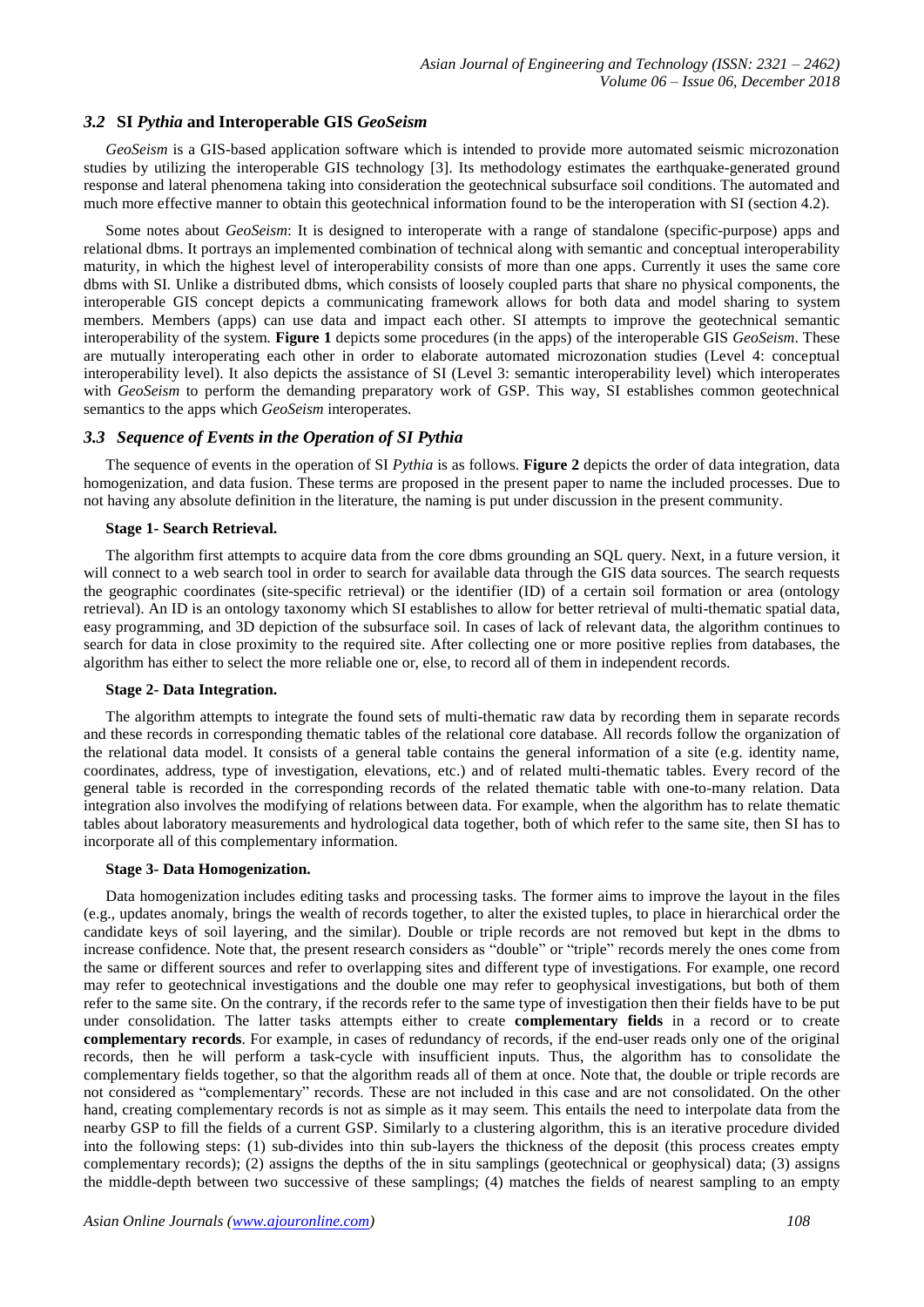record; (5) assigns the depths of the laboratory samplings; (6) matches the fields of nearest sampling to an empty record; (6) converge clusters to the empty fields performing some fuzzy logic techniques.

The field matching process to the new records employs criteria based on Euclidean distance. These are optional:

(a) **Nearest Neighbours and Means:** Nearest neighbour (NN) is a simple technique associates the nearest sampling to the geometric (or mass of uniform density) centre of the sub-layer. NN is a well-known clustering algorithm that selects or groups the most similar values.

(b) **Gravity Ranking:** The adjacent to the centroid sampling is graded according to how much of the usable data these hold. This method is a modification of the NN algorithm. It divides the dataset values into different clusters.

## **Stage 4- Data Fusion.**

It is the target-stage of all procedures. It creates GSP (section 3.4) and, at the same time, follows the DIKW model to improve the applicability of data (section 3.5).



**Figure 2:** Data Integration, Data Homogenization, and Data Fusion processes

## *3.4 Multi-Thematic Geotechnical Soil Profiling (GSP) of SI Pythia*

A **geotechnical soil profile** (GSP) is a fundamental cross-section concept in geotechnical engineering. It attempts to simulate a real-world cross-section of a soil deposit or rock mass under the ground surface, either in a schema or in a spatially enabled database for application use. The latter is what SI creates. There is no strict standard on how to create an appropriate soil profile and what to include in it. For most applications, it is a limited input of data which are manually typed. It is included in the input stage and there is no processing stage to improve these data. It is modified to suit a particular individual software, for its specific syntactic and semantic tasks, without being able to be used in another application. Depending on the application, it may be a one-dimensional (1D), or a two-dimensional (2D), or a threedimensional (3D) soil profile. It may transmit much or less information. The anyway goal of GSP is to determine the soil geometry and properties as a function of depth that the section crosses. Geometry includes the thickness, the inclinations, the boundaries, and the discontinuities of the soil layers. Properties include the natural and engineering properties (and parameters) of the soil layers; determined on the basis of the available actual samplings investigated the stratigraphy at various depths. An integrated GSP also include the bedrock and the groundwater levels. A site-specific profile typically displays a vertical soil column beneath a required geographic point of the ground surface. In any case, the GSP is a fundamental input for most geotechnical applications (e.g., site characterization, seismic ground response analysis, liquefaction potential, spatial analysis). It is a fundamental because it provides detailed data, soil characterization and distribution of properties in relation to depth.

The term **"multi-thematic"** geotechnical data (or information) is related to geotechnical ground conditions (subsurface soil) and includes: geotechnical data from geotechnical field tests (SPT, CPT) and from laboratory tests, geophysical data (Crosshole, Downhole) from geophysical field tests, geology data (surficial lithology, rock units, bedrock) from geology descriptions, hydrologic data from groundwater measurements, topographic data (coordinates, elevations, contours, discontinuities), and relevant data about the properties and geometry of soil strata, the geology and the aquifers. **Figure 3** depicts the themes of multi-thematic geotechnical data. Details about the geophysical and geotechnical tests can be found in many geotechnical engineering books (e.g., [14]. These data come from a number of related thematic databases (lithology, laboratory, geophysical tests, etc.) of actual investigated locations (IL). An available IL is the site which the actual investigations refer to.

*SI* is introduced as a modern concept for creating a site-specific automated multi-thematic GSP. It is a special process which subdivides soil deposits into thin sub-layers and then relates the multi-thematic soil data to determine the soil properties and geometry as a function of depth. In the end, the process automatically puts the output into a permanent data structure so that this output is anytime accessible for a variety of purposes. **Figure 4** presents an example of a subdivision of soil layers into thinner sub-layers. The algorithm creates complementary records for every new sub-layer. Then it matches appropriate data to every new record. These data come from a number of related thematic databases (lithology, laboratory, geophysical tests, etc.). Advantages of the GSP of SI *Pythia*, are: (1) Multi-Thematic Data; (2)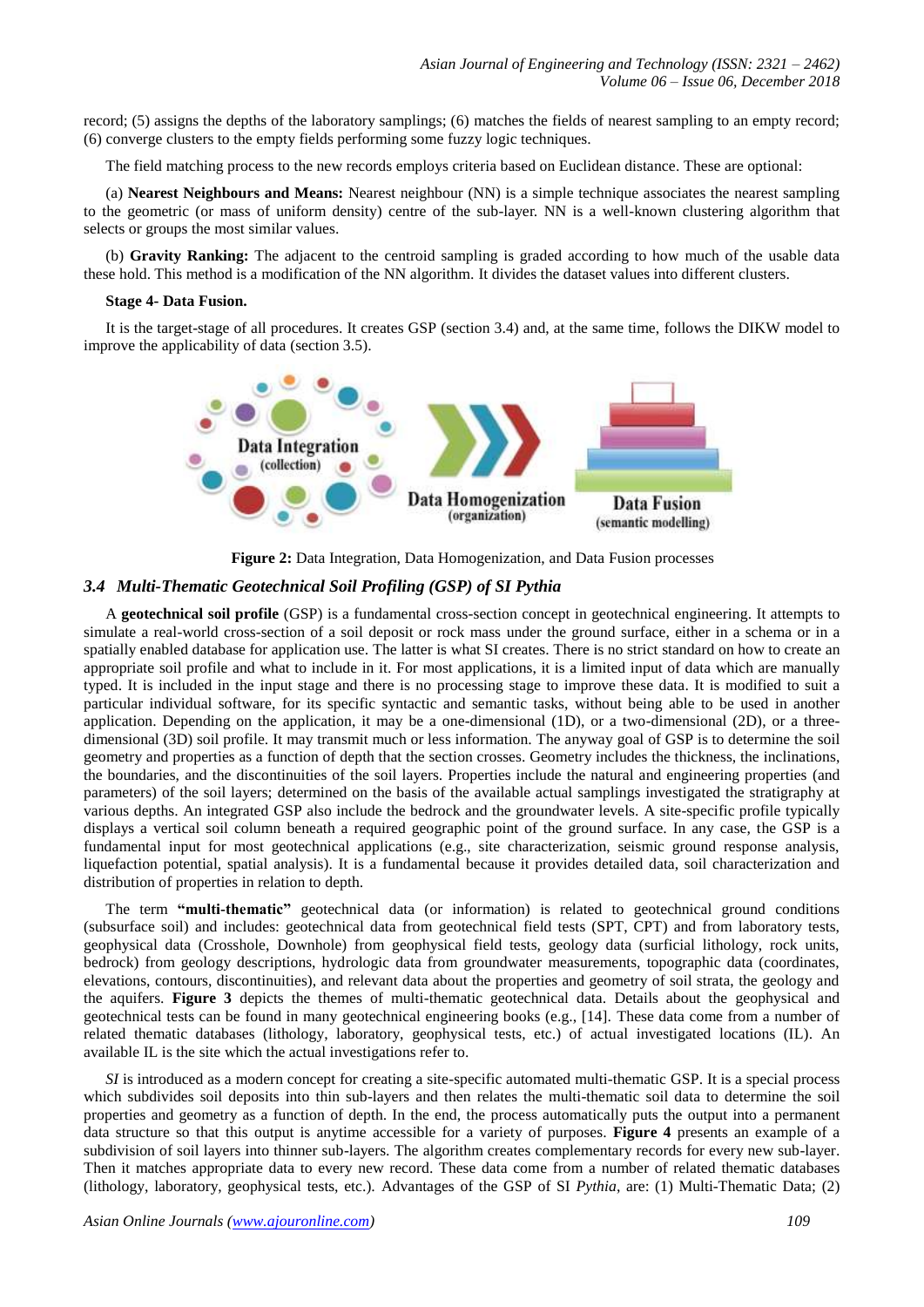Thin Sub-Layers; (3) Deep SP; (4) Maximum Information; (5) Geographical-Referenced Sites; (6) Detailed Automated Information; and (7) Improved Data Applicability (Data Consistency and Composability).



**Figure 3:** Multi-Thematic Geotechnical Data That SI Utilizes



**Figure 4:** An Example on How a Geotechnical Soil Profile (GSP) is Created by SI

The presently materialized steps of GSP are the following from 1 to 7. The total steps include:

**Step 1- Reference System (RS).** SI defines a local RS for every site of the examined area. The RS represents the soil column which vertically crosses the ground from a geographic point on the Earth's surface to the quasi-bedrock depth.

**Step 2- Multi-Thematic Data.** SI gathers multi-thematic data from actual investigations about the required site and its vicinity and associates them to the defined RS.

**Step 3- Quasi-Bedrock.** SI determines the material and the depth of a quasi-bedrock.

**Step 4- Sub-Division of Layers.** SI subdivides the unified or the multi-layered deposit into thin sub-layers.

**Step 5- Properties of Soil Sub-Layers.** SI distributes in situ tests and laboratory properties to the sub-layers following to criteria (section 3.3: stage 4).

**Step 6- Vertical Interpolations.** SI extents the soil layering to the quasi-bedrock depth by interpolating. Then, SI determines the properties (materials) of the new layers.

**Step 7- Complementary Properties (and Parameters).** SI evaluates complementary data (soil properties and parameters) for every soil sub-layer. For example, it hyphenates the soil classification, the corrected number of SPT blows, the shear waves velocity depending on the in situ tests, the plasticity category, the effective soil stresses, etc. The result of this Step is a meaningful 1D GSP.

**Step 8- Mesh Geometry.** SI distributes the soil properties (and parameters) to a required mesh geometry using spatial interpolation techniques between adjacent soil profiles. The result of this Step is a meaningful 2D GSP.

**Step 9- Spatial Distributions.** SI distributes the soil properties (and parameters) to the space using analytic methods. The result of this Step is a meaningful 3D GSP and spatial ontologies.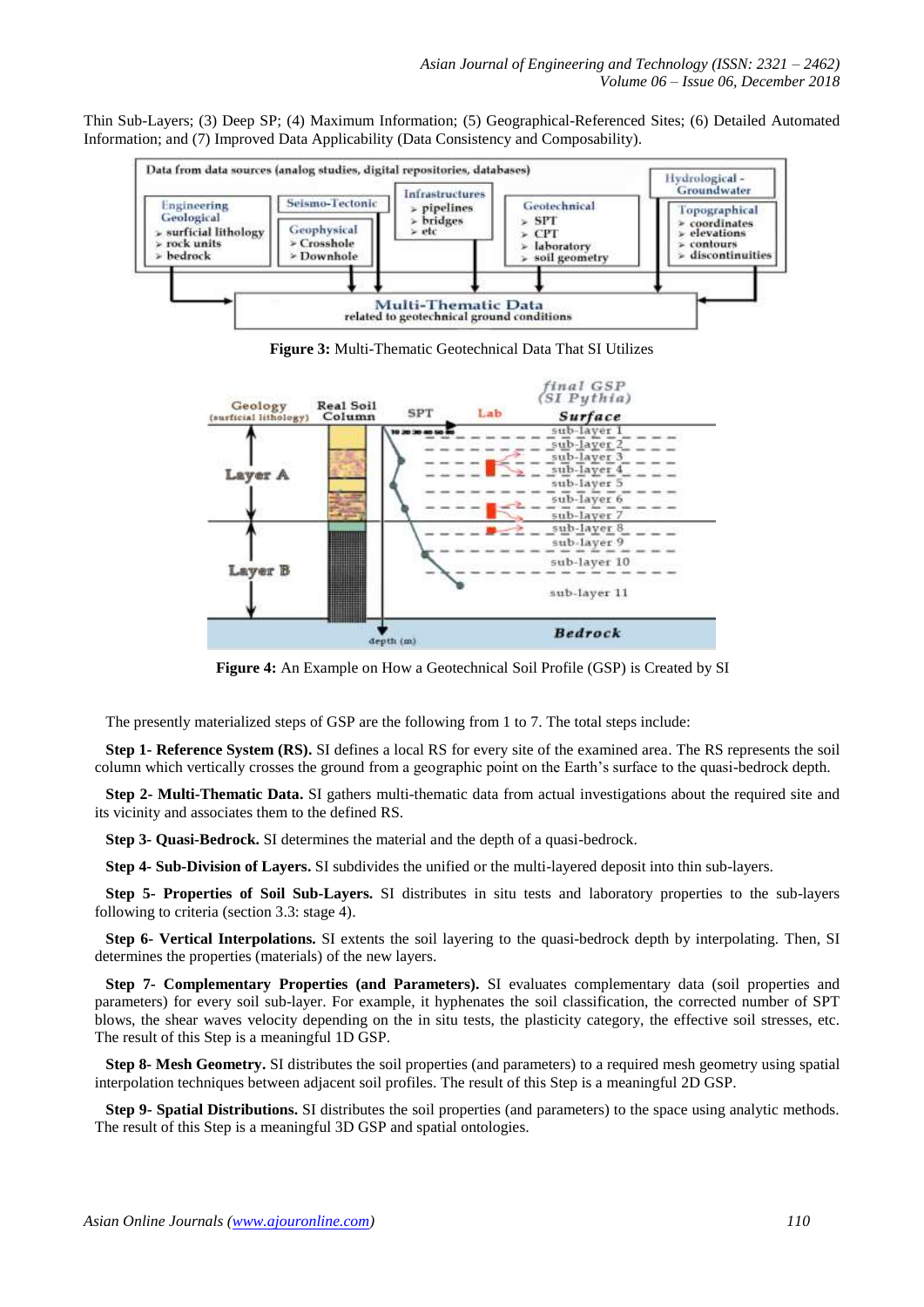# *3.5 DIKW Data Fusion Model and Applicable Geotechnical Data*

**DIKW** is a specific-purpose methodology designed together with SI to improve the applicability of the data SI employs. DIKW code includes reasoning intertwined with the GSP processes so as to assist and correct step-by-step the workflow. Because SI processes the total content of geotechnical data, thus DIKW has to face all of the various semanticrelated inconsistency problems met during GSP. **Table 1** presents a catalogue of such cases, such as actions and methods to deal with them. Reducing inconsistency increases data applicability. Note that, the cases detected during the currently materialized SI levels range from 1 to 5 (section 3.4).

In essence, DIKW methodology is a type of data fusion process. The term ["data fusion"](https://en.wikipedia.org/wiki/Data_fusion) is defined as "the act or process of combining or associating data or information regarding one or more entities considered in an explicit or implicit knowledge framework to improve one's capability (or provide a new capability) for detection, identification, or characterization of that entity" [15]. Among the most known models which develop detailed data fusion are the JDL model [16], which was the first attempt to provide a detailed model and a common terminology over data, and the Dasarathy model [\[17\].](https://en.wikipedia.org/wiki/Expert_system#cite_note-Hayes-Roth_1983-26)

| <b>Problem</b>                                   | <b>SI's Action</b>                                     | <b>Method</b>           |
|--------------------------------------------------|--------------------------------------------------------|-------------------------|
| Low Data Quality                                 | Data Cleansing                                         | (Various Fixed Methods) |
| No Available Data at a Soil Column               | Searches Data in the Proximity                         | <b>Spatial Analysis</b> |
| Shallow Soil Column                              | Interpolates                                           | Approaches              |
| No Data about One or More Soil Layers            | Calculates Mean Values of Both Sides (Op -Down)        | Estimation              |
| No Data on Some Fields                           | Approaches on the Basis of Adjacent Records            | Approaches              |
| No Soil Characterization                         | Estimates Using a Unified Classification               | Estimation              |
| Insufficient Data for Soil Characterization      | Approaches Using Alternative Classifications (Class)   | Approaches              |
| Insufficient Data for Alternative Class          | Approaches on the Basic of Fuzzy Logic (FuzL)          | Approaches              |
| No Data about the Groundwater Llevel             | Searches Data in the Proximity                         | Spatial Analysis        |
| No Data in the Proximity                         | Fuzzy Logic (FuzL)                                     | Approaches              |
| New Data are Available                           | <b>Updates all Existing Data Sets</b>                  | (Repeats Fixed Methods) |
| <b>Other Particular Systematic Heterogeneity</b> | Successively: Searches, Approaches, Alternatives, FuzL | (Various Case-Specific) |

**Table 1:** Systematic data inconsistency problems SI faces related to semantics of data

**DIKW Data Fusion** includes a predefined order of data processing procedures in a hierarchical concept of levels. Each superior level is comprised of information, which is increasingly refined (and generalised) as one progresses upwards. This is because the information that comes as output from previous (i.e. inferior) level, acts as data-input to the adjacent level for the subsequent computations. However, the semantic content of requests between each hierarchical level needs to be unambiguously defined: what is sent is the same as what is understood by the receiving layer. The definition of the content of each layer needs also to be unambiguous. For example, spatial analysis is classified at a higher level than GSP, while soil layer characterization is classified at a higher level than the standalone values of the properties, and so on. A fundamental data fusion process is the construction of associations between one or more data elements and another is the evaluation of these elements. The current DIKW designed to serve SI which creates a meaningful data clustering for semantic interoperability. It can therefore find wide applications independently of *GeoSeism.* **Figure 5** depicts the DIKW data fusion framework. The processing stages are layered as follows. The currently materialized levels are the ones from 1 to 3.

#### **level 1— Multi-thematic data level.**

The base-level of this pyramid consists of multi-thematic data. This level stores records of collected raw data with no processing besides data integration and homogenization (section 3.3). The data fusion of this stage combines diverse input data sets into a unified (fused) core database by relating records and tables together.

#### **level 2— Soil formations refinement.**

It is the first level of Information, in the sense that fused data are here more [informative](https://en.wikipedia.org/wiki/Entropy_(information_theory)) and [synthetic](https://en.wikipedia.org/wiki/Synthetic_data) than the original multi-thematic inputs. One or more data from the lower level are used to estimate (or approach) new data (fused data). This level may be followed by increment, reduction or replacement. Fused (and consolidated) data sets contain attributes and metadata which might not have been included in the original data sets. The output of this stage includes more accurate and comprehensive information about the soil formations parameters and properties.

## **level 3— Site Soil profile.**

This second level of Information fusion focuses on a higher level of inference. It evaluates the integrated GSP. The overall database now constitutes a meaningful representation of all layers. Data fusion might be viewed as set combination wherein the sets of the lower level are retained. Consequently, information of this level is composable and can be used to evaluate a higher level. In addition, the information from the base to this level is considered as "adjective"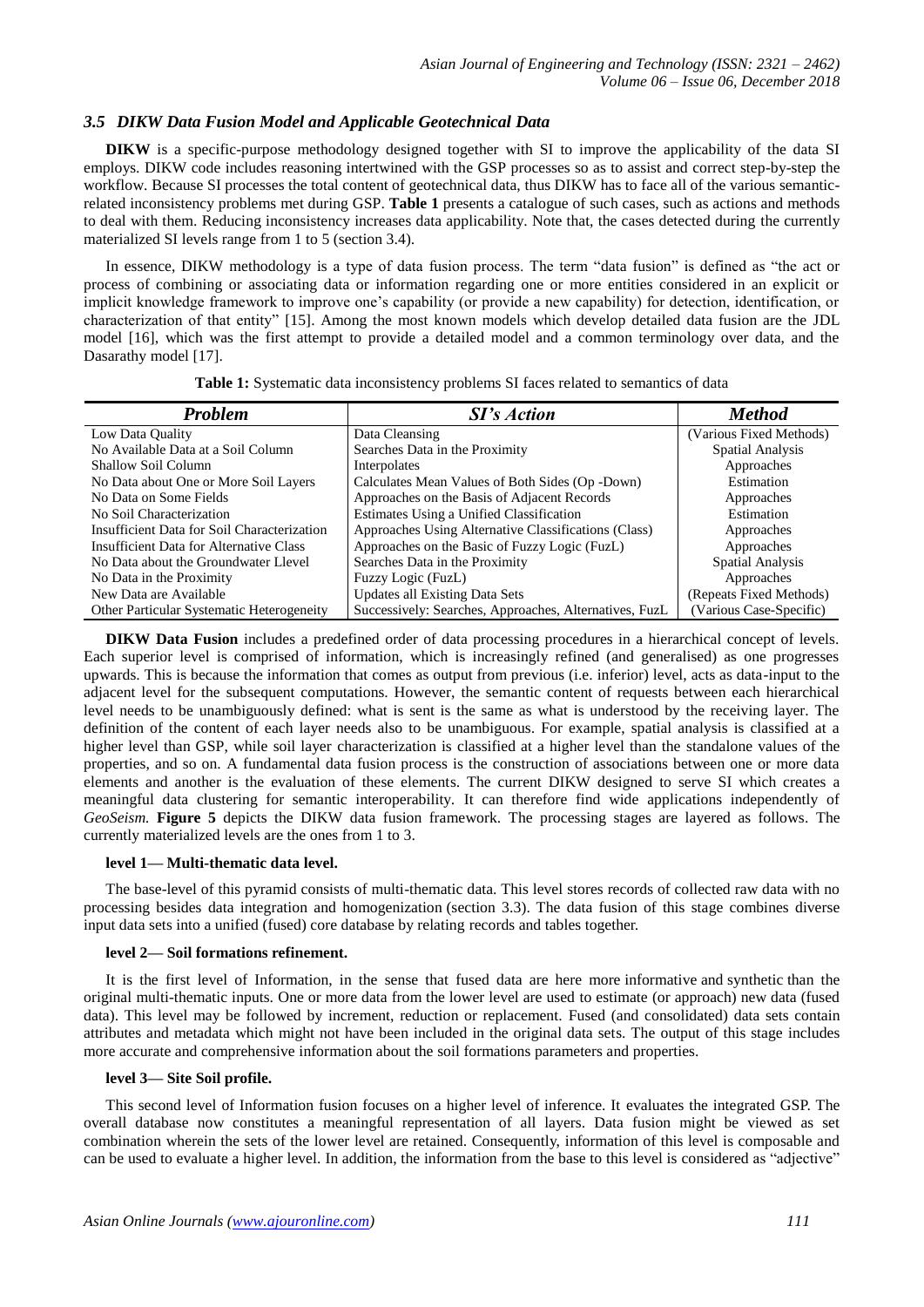information, because it is based solely on real multi-thematic data with improved confidence. This stage completes data consolidation and data fusion processes.

## **level 4— Spatial Distribution.**

This level evaluates the spatial impact of the site-specific GSP of the previous level. It establishes relationships between the objects based on approaches of the probability theory. A future code extension will perform analytic methods to determine the hypothetical soil profiles by spatial distributions. This information is neither adjective nor composable. Yet, it drives to the creation of a complete 3D GSP.

#### **level 5— Data on Map**.

This level connects objects on the map.

#### **level 6— Knowledge.**

This level provides data management and open source code. The aim is to educate users on the know-how about the employed methods and the standards.



**Figure 5:** The DIKW Data Fusion Model

## **4. CASE STUDY, FINDINGS, DISCUSSION**

## *4.1 Case Study*

The case study elaborated in the context of the same doctoral thesis [13]. SI interoperated with *GeoSeism*. The role of SI focused on processing the raw content of the external relational dbms *HelGeoRDaS\_uTH* so as to provide ready GSP to *GeoSeism*. The standalone *HelGeoRDaS\_uTH* and the core *Kallipateira* are compatible. The former represents an external data source feeds SI with a remarkable content of multi-thematic data of more than 342 IL. This content comes from all the reliable available sources investigated the (multi-thematic geotechnical) ground conditions of an entire typical Greek city.

Apparently, it was an extensive case study. Consider that, the SI's GSP subdivides thin soil (sub)layers (of 0.60 – 1.00 m thickness) and the usual number of soil layers ranges from 30 to 150 in every IL. Consequently, the study examined much more than a million soil data values. As expected, various research experiences distilled. One of them it was the experience to handle (by the code of SI) problematic semantics and related transmitted problems at the modelling level of interoperability. A cumulative survey on the interoperability-related experiences is quoted below. Note that, the findings about the geotechnical methodology (seismic microzonation analysis and benchmark problems) of *GeoSeism* are subjects of subsequent related papers.

## *4.2 Applicable Data, Data Composability, Geotechnical Data Inconsistency, Measuring Applicability*

The term "**data inconsistency related to geotechnical semantics**" is proposed in the present research to indicate the semantic-related problems which restrict data applicability. These problems may lead either to operational failures or to rarely detected errors in the output data. Apart from the syntactic heterogeneity, which is always apparent, the most of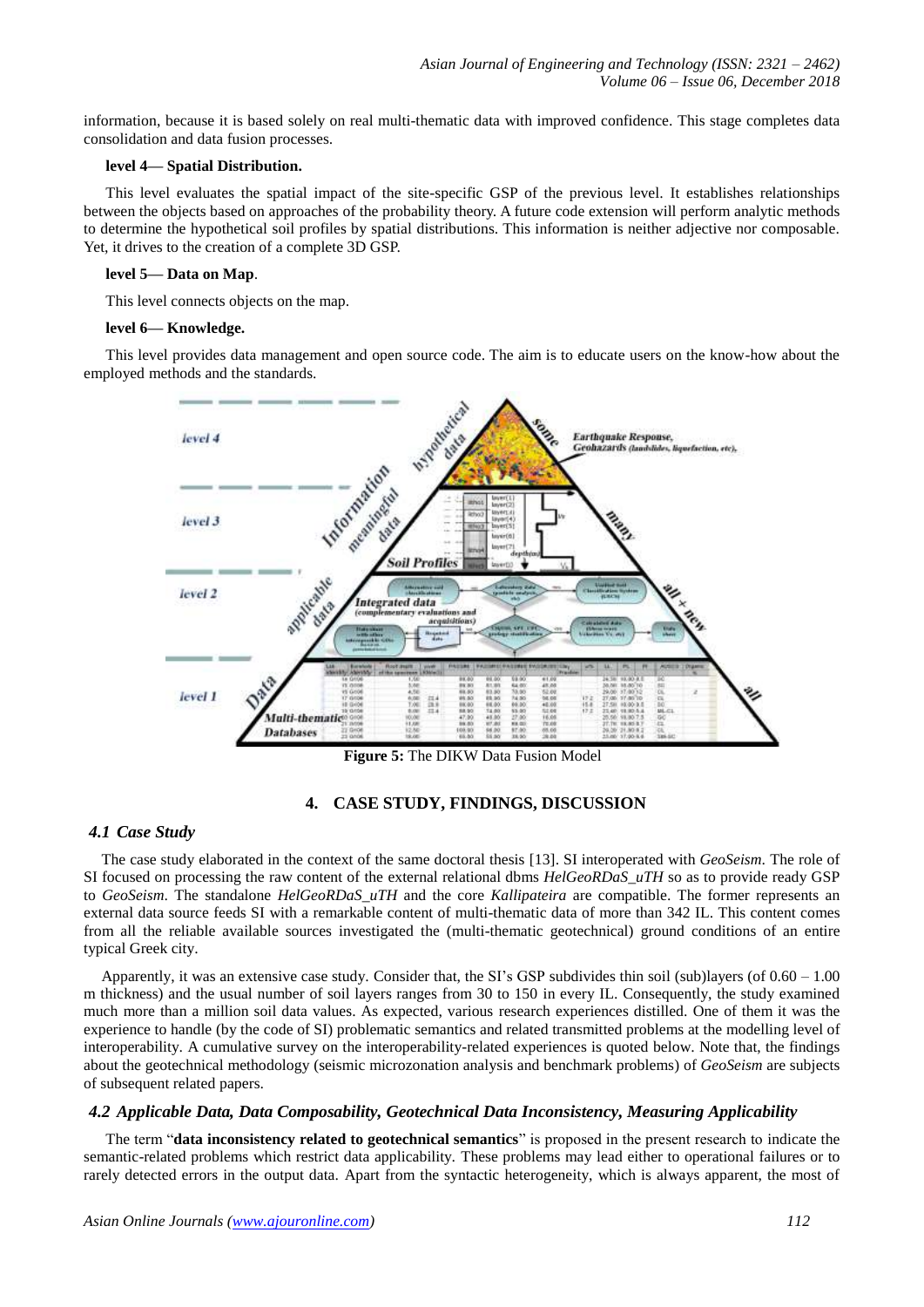these problems are related to the semantics and are rarely detectable. Data quantities do not always guarantee applicability. The code has to acquire or calculate or approach complementary data and to properly establish a common terminology, language, methods, principles, standards, etc. This work is quite demanding and requires much know-how. A variety of semantic-related inconsistency in the input data becomes much more important in the case of the interoperable GIS. Low composability reflects the internal inconsistency of databases. Inconsistency problems are widely transmitted especially when more than one GSP are input for analysis together. This phenomenon indicates that data are not applicable. As a consequence, there is no "automated" seismic microzonation study and the so-called in the literature is rather an exaggeration. The role of the semantic interoperability level is to appropriately process the meanings of the exchanged data so that these are understood by the end-users. **Table 2** presents a catalogue of inconsistency cases SI faces related to the semantics of data. Of course, extensions to the code are necessary to improve these procedures and to solve more semantic-related inconsistency problems.

The term "**applicable (geotechnical) data"** emerged in the present research as:

(a) Data which are meaningful. In the sense that they include as many as possible themes of multi-thematic data.

(b) Data which prove composability regarding of fitness for use. In the sense that composability reflects the capability of data to evaluate a new data element based on two or more other ones.

(c) Data which prove the organizational feasibility of the data structure. In the sense that the data model holds concepts (e.g., relational structure, candidate and [alternate keys,](https://en.wikipedia.org/wiki/Alternate_key) ontology) which organize data elements so that these better represent the properties of the real world.

**Data composability** meant the ability to evaluate (or approach) a target-element of data based on available data sets or elements. Composability is obviously increased in a meaningful database because the latter allows for new data evaluations. Problems associated with semantics (meanings) restrict composability. DIKW provides data values of all intermediate and final levels (section 3.5). This advantage allows the independent use of each level's data to serve various purposes. It is also positive for the productivity of data.

**Table 2** presents indicative data productivity measurements (applicability test) before and after improving by SI the input data. Note that, these results come merely from the steps 1 to 5, as these are outlined in section 3.4.

| <b>Problems against Applicability</b>                         | <b>Before Improvement</b> $(\%)$ After Improvement $(\%)$ |     |
|---------------------------------------------------------------|-----------------------------------------------------------|-----|
| Empty Cells of Investigations $(IL - Investigated Locations)$ | 87                                                        | 87  |
| Cells of Sparse Investigations $(< 6$ IL/cell)                | 55                                                        | 55  |
| Depths $<$ 30 % of Total Depth                                | 83                                                        | 83  |
| Depths = $30 - 80$ % of Total Depth                           | 15                                                        | 23  |
| Depths $\geq 80$ % of Total Depth                             | 2                                                         | 87  |
| No Data about One or More Soil Layers                         | 8                                                         | 8   |
| Certain Fields of the Records with No Data                    | 88                                                        | 78  |
| Corrections over the In Situ Tests                            | $\Omega$                                                  | 100 |
| No Soil Characterization                                      | 32                                                        | 20  |
| Insufficient Data for Soil Characterization                   | 16                                                        | 12  |
| Approach a Soil Characterization                              | $\Omega$                                                  | 12  |
| <b>Alternative Classifications</b>                            | $\Omega$                                                  | 12  |
| <b>Lack of Laboratory Tests</b>                               | 64                                                        | 62  |
| Lack of Groundwater Data                                      | 26                                                        | 6   |
| Up-to-Date (Active Communication)                             | $\Omega$                                                  | 3   |
| Other Heterogeneity (e.g., Confuse Empty Fields with Zero)    | 3                                                         | 0   |

**Table 2:** Indicative data applicability test before and after improving data by SI

An applicable data model represents information about the world in a form that an interoperable GIS could productively use. A measure of applicability could be the degree of data elements which an interoperable GIS can productively use from the core database [3]. Based on the present case study, another measure of applicability could be the level to which the DIKW model is effectively materialized (see **Figure 5**).

#### *4.3 The Importance of the Automated Multi-Thematic GSP*

Most of the proposed SI's GSP steps are not effective in typical geotechnical software because the latter do not perform any elaborated processing stage for this purpose. Users have then to process data in a manual manner. They also need to know the know-how on a variety of cases. The processing of inputs and results of a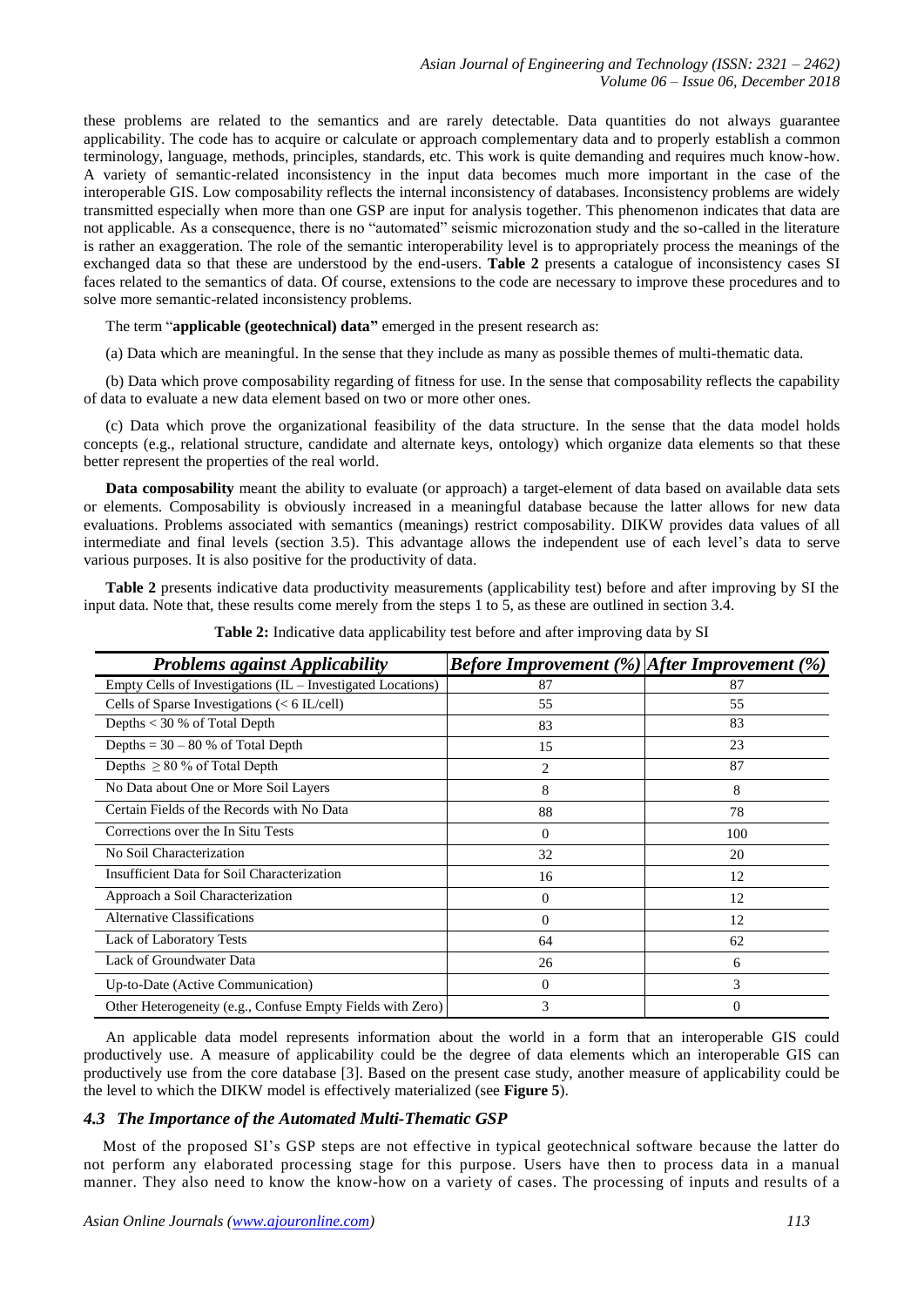large number of investigations in a city-scale area is a manual work. Similarly, data are manually and repeatedly transferred (after every task-cycle) from one database to another. Therefore, a soil profile usually cannot include more than a few manual entries or requires non-automated modifications. As a consequence, processes cannot easily integrate automated update and reuse of more than one soil profiles at a time (task-cycle). This type of data processing is too obsolete to take advantage of the challenges of modern technology as well as the available internet-based data sources. On the other hand, neither the development of multi-thematic geotechnical database contents is an easy work nor to add new records over existing relationships. These manual works should be avoided due to the very high probability of error, labor intensity and time -consuming use.

However, technological advances aim at drastically reducing dependence on manual methods. To this end, SI is designed to provide a proper database with organized detailed GSP information. This concept is much more accessible and applicable than the prior technology. By the help of this automated algorithm, users could avoid the preparation of a whole GSP which includes demanding (long, complex and uncertain) processes, and would easily obtain meaningful, up-to-date, ready, organized and standardized information.

## *4.4 1D Multi-Thematic GSP as a First Meaningful Data Clustering*

The quality of SI tested through the performance of *GeoSeism*. Because seismic microzonation studies include a wide range of engineering knowledge, SI had to be able to serve many such geotechnical methodologies. It found to be a flexible solution, SI to create just a detailed and multi-thematic GSP. Because a GSP is the first meaningful data clustering, in the sequence, it can be used as an input to various other geotechnical methodologies. However, the latter methodologies should be necessarily adapted to read their inputs by the SI's database. Specifically:

The GSP is a fully defined but implementation-independent model capable of representing the building block from which more complex operations to be constructed. For example, GSP is the most common model before a numerical ground response analysis.

The GSP could establish semantic interoperability to the interoperable GIS so as to improve the applicability of data. If GIS obtain ready GSP [3], then both engineers and GIS will avoid much demanding work from the level 1 to the level 3 (section 3.5).

The GSP allows for further modelling, because many of the 2D and 3D GSP models could be relatively straightforward extensions of the 1D GSP model. A future version could scatter each layer's properties over a mesh network of squares or rectangles. This GSP could then easily help to identify the site-specific properties of the 2D or 3D space. **Figure 1** depicts a general idea on evolving the 1D to a 2D GSP.

# *4.5 Classifications of SI's Geotechnical Semantic Interpretation and Data Fusion*

Through the development and implementation of SI, three new concepts had arisen: First, the particular DIKW model of data fusion (section 3.5). Second, the notion of "Applicable (Geotechnical) Data" (section 4.2). Third, the notion of "Geotechnical Semantic Interpretation". The latter meant the spatial data process methodology of SI which is designed to overcome a variety of data inconsistencies related to the geotechnical semantics of data and to model the geotechnical semantics of multi-thematic data in databases so that ensuring ready applicable geotechnical information within the interoperable GIS.

Similarly to expert algorithms, the general problem SI addresses is to interpret (identify) the facts. It examines and modifies relationships over given table-entities. Depending on the framework [\[18\]](https://en.wikipedia.org/wiki/Expert_system#cite_note-Hayes-Roth_1983-26) which classifies expert systems applications, the present application shows traits of more than one category from "Prediction" until "Design". SI differs from expert systems in that its processes are more complex than a mere rules engine. Particularly, it consists of two subsystems (section 3.1). The dbms represents data. The code represents the processing of data. Data are the known facts. Data processing flows through stored -type procedures and embedded SQL processes.

Similarly to the usual data fusion processes, the novel concept DIKW aims to produce more consistent, accurate, and useful information than that provided by individual data . Compared to Dasarathy and JDL (section 3.5): JDL is oriented toward the differences among the input and output results, regardless of the employed fusion method. Dasarathy model differs from the JDL model with regard to the adopted terminology and employed approach. It provides a method for understanding the relationships between the fusion tasks and employed data, whereas the JDL model presents an appropriate fusion perspective to design data fusion systems. DIKW transmits the problem from data fusion to resolving the inconsistency of semantics by i nferring of likely data elements (e.g. soil layers' characterizations). It employs different approaches at every level. It is most oriented towards the creation of complementary data. Compared to the above models, the fundamental DIKW process is the construction of associations between one or more data elements and to evaluate these elements.